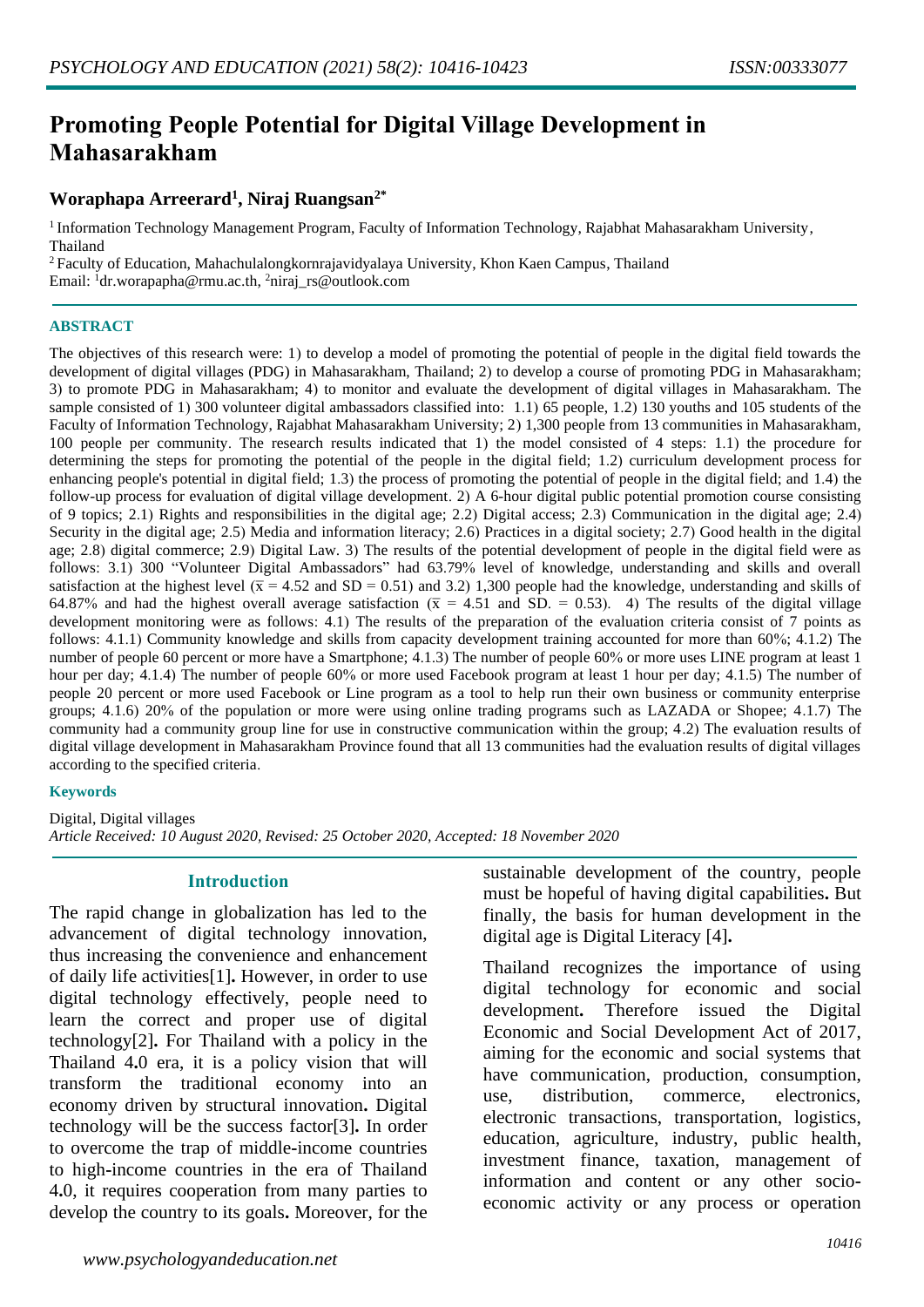digitally or electronically in the broadcasting business, television business, radio communication business, telecommunication business, satellite communication business and spectrum management based on information technology infrastructure and communications, including technology that is merged or any other technology, in the same or similar way, in the most fundamental part of driving the use of digital technology for economic and social development, namely peoples or communities in the country**.**  Therefore, the Digital Development for Economy and Society Act is set out in Chapter 1, Section 6, Article 6, that is to promote and support the production and development of manpower for the readiness and knowledge of digital technology, promoting and encouraging public and private agencies to use digital technology for economic and social benefits, raising awareness and being knowledgeable about media and other information along with promoting and encouraging inequality in accessing services essential to improving people's quality of life**.** 

In the past, the Office of the Digital Economy and Society of Thailand [5] has developed a network of digital village centers in the fiscal year 2016 in conjunction with the Sub-District Administrative Authority of Thailand, the transformation of the former community ICT learning center to the district's Non**-**Formal and Informal Education center acts as a community digital center**.** The Non**-**Formal and Informal Education center will support places, tools and personnel, a new type of center providing digital services and economic and social information to communities and community enterprises as well as being a communication channel between the state and communities, as well as a source of information and community news for exchange of knowledge between communities and the administration and the organization of ongoing economic activities such as digital literacy, opening an online store, improving products **/**services, communication, public relations via digital media along with organizing a lifelong learning environment that facilitates learning anytime, anywhere on the device to educate people to be digital literacy and leveraging digital technology for occupation and livelihoods as the foundation of sustainable development [5]**.** 

Mahasarakham Province is one of the provinces that has been developed and improved the ICT learning center of the old community into a digital village center**.** Most of the centers are installed in approximately 20 local government organizations and the Pracharat Internet is installed in all districts of Mahasarakham Province**.**However, when studying the survey results on the state of media and information literacy of Thailand 2019 by the Office of the National Digital Economy and Society [6], it was found that it was at the level of fundamental improvement**.** Overall, there is a lower level than that of a country, as shown in the figure**.**

As a result of the assessment of the status of Mahasarakham Province, it was found that the trends of digital understanding and media and information literacy were in the phase that needed to be developed, especially in the area where the Pracharat Internet is installed in many villages of Mahasarakham Province**.** In 2019, there is a total of 898 internet installed in the Pracharath district in Mahasarakham Province**.** Citizens have the ability to access technology and infrastructure readily available such as wireless internet (WiFi**)**, public internet (Free WiFi**)**, a comprehensive and modern carrier network that allows people to use digital technology but lack the knowledge and skills to use them to be useful and efficient**.** It can be said that human resources are insanely aware of the existence and use of digital technology in the best interests of oneself and others [6].

From the above conditions, the researchers have interested in developing digital communities (Digital Village**)** in Mahasarakham Province to promote the use of digital in a creative way and benefit livelihood and society**."** It is expected that the implementation of the project will promote the community to apply digital technology to trade in goods and services, while reducing the burden of public relations for the community, gathering information, knowledge, local wisdom and promoting exchange and learning between communities and being the center of the community by doing various activities together to lead to a dependable coexistence, having good relationships with each other, building reconciliation and social immunity to strengthen from the foundations to be the foundation of sustainable development of the country**.**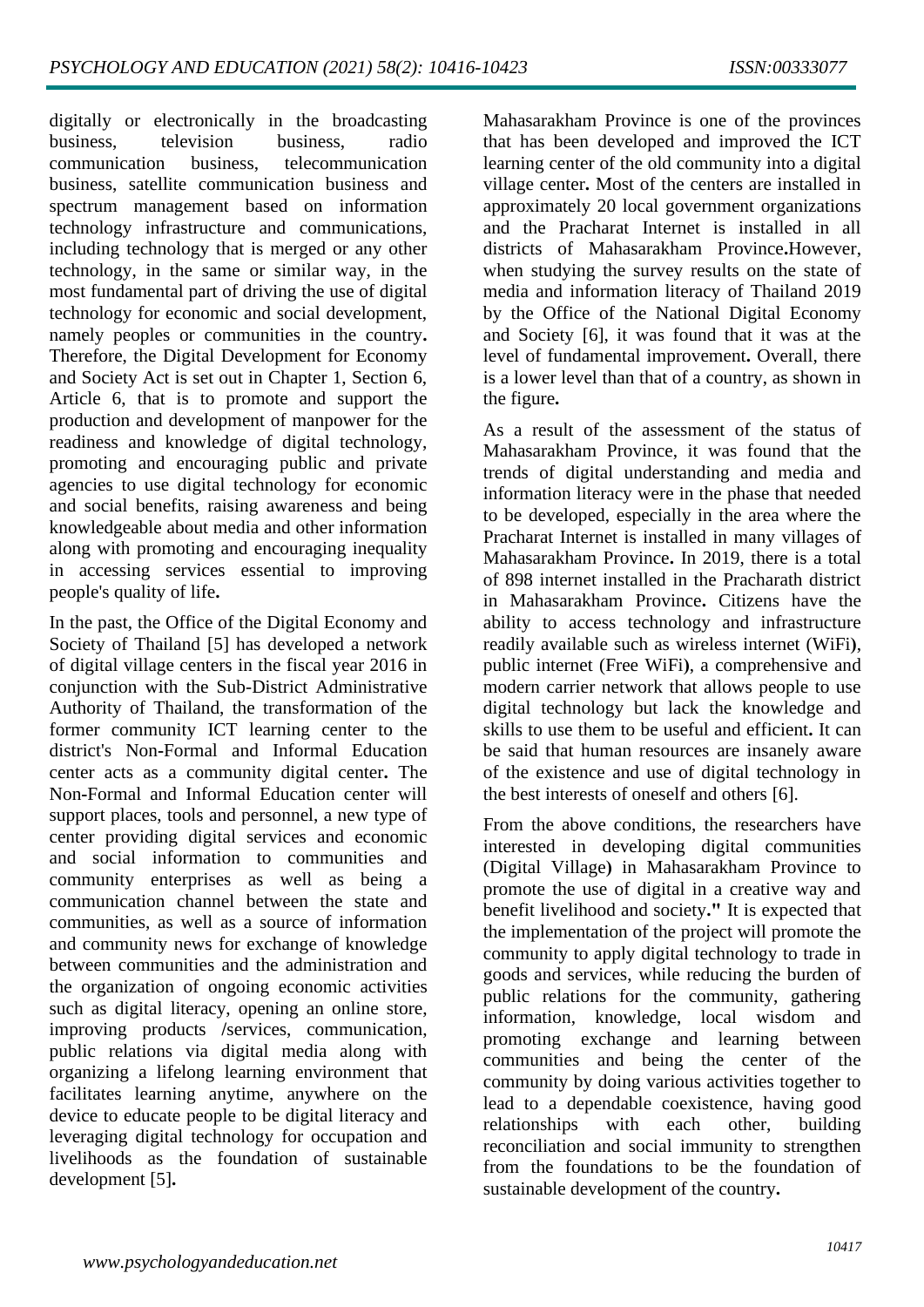## **Research Objectives**

The objectives of this research were as follows: 1) to develop a model for promoting PDG in Mahasarakham; 2) to develop a curriculum for promoting PDG in Mahasarakham; 3) to promote PDG in Mahasarakham Province; 4) To monitor and evaluate the development of digital villages in Mahasarakham**.**

# **Research Methods**

## **Research instruments:**

1) A curriculum for promoting PDG in Mahasarakham

2) The satisfaction questionnaire of the sample who received volunteer digital ambassador training

3) Public Satisfaction Questionnaire in Digital Field Training

# **Sample:**

1) People from 13 sub**-**districts 100 people each, total 1,300 people as follows:

| No.          | Sub-district    | <b>District</b>     | <b>Number</b> |
|--------------|-----------------|---------------------|---------------|
| 1            | Si Suk          | Kantharawichai      | 100           |
| $\mathbf{2}$ | Nong Mek        | Na Chueak           | 100           |
| 3            | Don Ngua        | <b>Borabue</b>      | 100           |
| 4            | Kham Rian       | <b>Yang Sisurat</b> | 100           |
| 5            |                 | Phayakkhaphum       | 100           |
|              | Mek Dam         | Phisai              |               |
| 6            | Suea Kok        | Wapi Pathum         | 100           |
| 7            | Tha Tum         | Mueang              | 100           |
| 8            | Chuen Chom      | Chuen Chom          | 100           |
| 9            | Nong Kung       | Kae Dam             | 100           |
| 10           | Nong Son        | Chiang Yuen         | 100           |
| 11           | Dong Bang       | Na Dun              | 100           |
| 12           | Wang Yao        | Kosum Phisai        | 100           |
| 13           | <b>Kut Rang</b> | Kut Rang            | 100           |

2) A group of 300 digital ambassadors consisting of 105 Rajabhat Mahasarakham University students, 130 youth in the community who studied at nearby schools or in remote schools but stayed in the community and 65 people in the community with digital knowledge and skills or academic knowledge.

# **Research procedures:**

The research procedures were carried out in 4 phases**.** 

**Phase 1:** The development of a model for promoting PDG in Mahasarakham was conducted in following steps:

**Step 1**: Study relevant research papers, such as the scope of digital status measurement according to the criteria of the Office of the Digital Economy and Society, curriculum development and implementation of the civil state approach, implementation of innovative approaches, and community participation

**Step 2**: Go to the community area to study the ways of the community, the context of the community, the condition of the community, and the problem of the needs of the community in order to be a framework for digital community development.

**Step 3**: Seminar for community leaders in Mahasarakham Province to study guidelines for community development towards digital village.

**Step 4**: Take the information studied from relevant documents and research from the community outreach and community seminars leading to the development of a digital capability enhancement model and the development of digital villages in Mahasarakham.

**Step 5**: Seminar with experts to discuss the digital capability enhancement model to digital village development in Mahasarakham Province.

**Step 6**: Summary of model development results.

**Phase 2:** The development of a curriculum for promoting PDG in Mahasarakham was carried out by the following steps.

**Step 1**: Study relevant research papers, including the Digital Understanding Curriculum Framework for Thailand, 2019 and a format for promoting the potential of people in the digital field leading to the development of digital villages in Mahasarakham.

**Step 2**: Bring the study information to the development of a curriculum for enhancing people's digital potential and digital development in Mahasarakham.

**Step 3**: Seminar on experts to criticize a curriculum for enhancing the potential of people in digital field towards digital village development in Mahasarakham.

**Step 4**: Summary of the development of a curriculum for promoting the potential of people in the digital field towards the development of digital villages in Mahasarakham.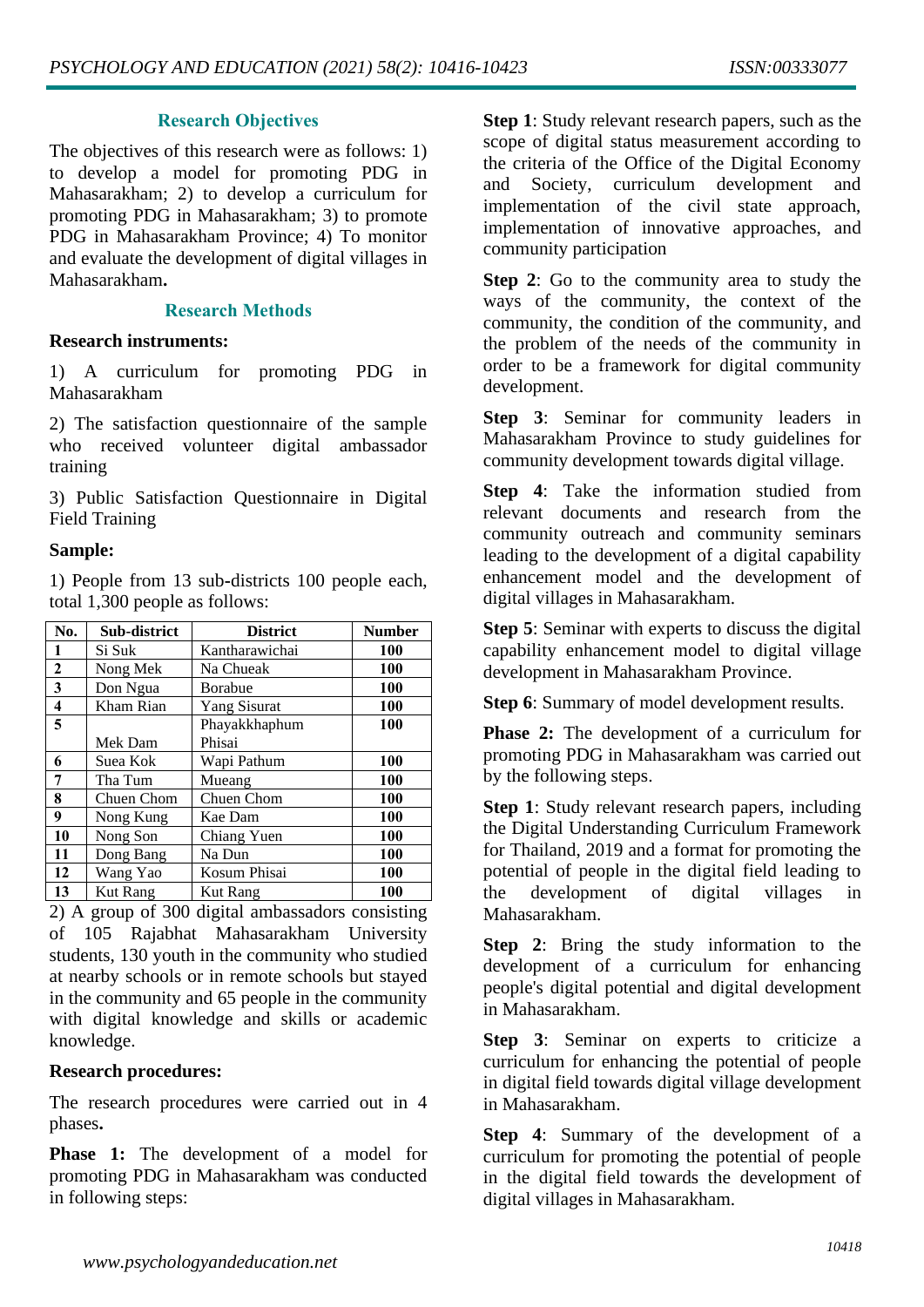**Phase 3:** The promotion of the potential of people in the digital field was carried out by the following steps.

**Step 1**: Organize training for 300 **"**Volunteer Digital Ambassadors**"** to acquire knowledge and skills according to the developed curriculum**.** 

**Step 2:** Conducted 300 volunteer digital ambassadors to test the status of media and information literacy in accordance with the criteria of the Office of the Digital Economy and Society**.** 

**Step 3**: Organize a seminar **"**Digital Volunteer Ambassadors**"** to define a framework for target group development, planning, working calendar and the role of 'Volunteer Digital Ambassador'**.** 

**Step 4**: Coordinate target communities to organize media and information literacy testing activities according to the curriculum developed for 13 communities from 13 districts, divided into 100 communities, totaling 1,300 people**.** 

**Step 5**: 'Volunteer Digital Ambassadors' will organize activities to promote the potential of people in the digital field as determined by the community, at the time and place in each community that 'Volunteer Digital Ambassador' is responsible for**.** 

**Step 6**: Test the public image and media literacy status of 13 communities from 13 districts**.** 

**Step 7**: Summary of operating results

**Phase 4:** Monitoring and evaluating the development of digital villages in Mahasarakham Province

Step 1: Organize a seminar for community leaders in Mahasarakham to determine criteria for evaluation of digital village development in Mahasarakham**.** 

Step 2: Coordinate with target communities to organize digital village development assessment activities in Mahasarakham, totaling 13 communities from 13 districts**.** 

Step 3: Visit the community area to study information on digital applications for economic and social development**.** 

3**.**4**.**4**)** Summary of operating results**.** 

**The statistics used** in the research were: Percentage, Mean and Standard Deviation**.** The results were compared with the evaluation criteria as follows:

- 4**.**51 **-** 5**.**00 refers to the highest level**.**
- 3**.**51 **-** 4**.**50 refers to the high level**.**
- 2**.**51 **-** 3**.**50 refers to the moderate level.
- 1**.**51 **-** 2**.**50 refers to low level.
- 1**.**01 **-** 1**.**50 refers to lowest level.

## **Research Results**

**The results of the development of a model for promoting PGD in Mahasarakham:** in Phase 1, the researchers have worked to develop a digital capability enhancement model to develop digital villages in Mahasarakham, as shown in Figure 1**.** 



## **Figure 1**: **Model for enhancing people's potential in digital field**

From Figure 1, the model for promoting people's potential in the digital field consists of 4 steps**:** 

**Step 1**: The procedure for determining the steps for promoting the potential of the people in the digital field is a process for the development of a model which consists of 5 sub**-**steps as follows: 1**)**  Study research documents related to the development of the model and the context of the relevant community; 2**)** Go in the community area to study the way of the community, the context of the community, the condition of the community, and the problem of community needs; 3**)** Seminar with community leaders in Mahasarakham Province to study guidelines for community development towards becoming a digital village; 4**)** Take the information studied from the document**.** Related research from community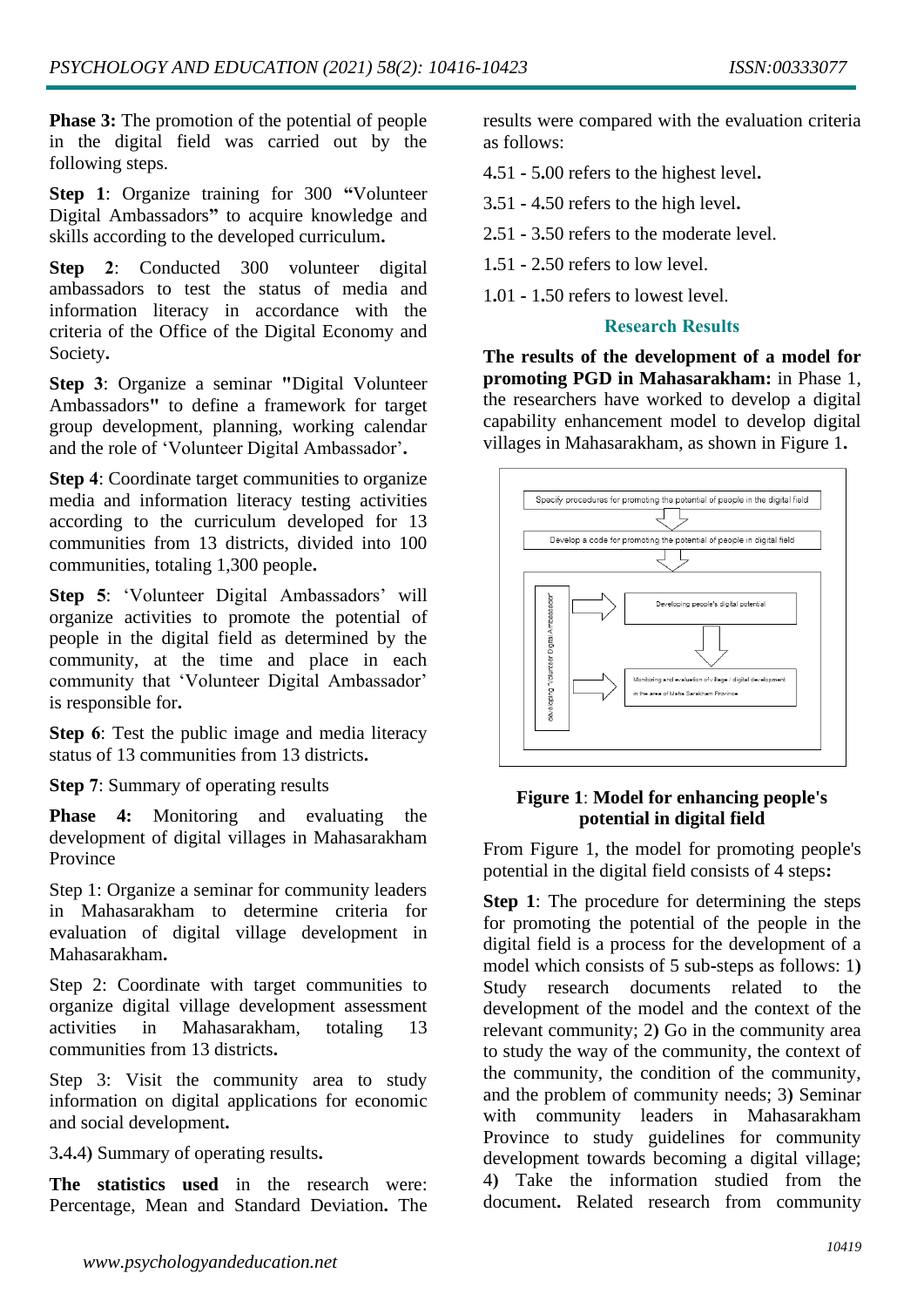outreach and community. seminars to develop a digital capability enhancement model; 5**)** Seminar on experts to criticize the digital capability enhancement model.

**Step 2**: The development phase of the digital capability enhancement curriculum consists of 3 sub**-**steps as follows**:** 1) Study research documents related to the various curriculum development; 2**)**  Take the information studied to develop a curriculum for enhancing people's potential in digital fields; 3**)** Seminar on experts to criticize the curriculum for enhancing people's potential in digital field**.** 

**Step 3**: The process of promoting people's potential in the digital field consists of 3 sub**-**steps as follows**:**1**)** Organize training for **"**Volunteer Digital Ambassadors**"** to acquire knowledge and skills according to the developed curriculum; 2) 'Volunteer Digital Ambassadors' will organize activities to promote the potential of people in the digital field; 3**)** Test the state of media and information literacy**.** 

**Step 4**: The digital village development monitoring process consists of 3 sub**-**phases as follows**:** 1**)** Organize a seminar for community leaders to determine criteria for evaluation of digital village development; 2**)** Coordinate target communities to organize digital village development assessment activities; 3**)** Visit the community area to study information on digital applications for economic and social development**.** 

**Results of the development of a curriculum for PGD in Mahasarakham Province:** in Phase 2, the researchers have developed a curriculum for promoting the potential of people in the field of digital to the digital village development in Mahasarakham Province with the following details**.** 

- 1) Content
- 1) Rights and responsibilities in the digital age
- 2) digital access
- 3) Communication in the digital age
- 4) Security in the digital age
- 5) Media and information literacy
- 6) Guidelines in a digital society
- 7) Good health in the digital age
- 8) Digital commerce
- 9) Digital Law

2) The training activities will take 6 hours as detailed in Table 1.

|                                          | <b>Duration (minutes)</b> |                 |       |  |  |  |  |  |
|------------------------------------------|---------------------------|-----------------|-------|--|--|--|--|--|
| <b>List of Topics</b>                    | Lecture                   | <b>Practice</b> | Self- |  |  |  |  |  |
|                                          |                           |                 | study |  |  |  |  |  |
| Describe the course                      | 10                        |                 |       |  |  |  |  |  |
| subject and course                       |                           |                 |       |  |  |  |  |  |
| objectives                               |                           |                 |       |  |  |  |  |  |
| Rights<br>and                            | 20                        |                 |       |  |  |  |  |  |
| responsibilities<br>in                   |                           |                 |       |  |  |  |  |  |
| the digital age                          |                           |                 |       |  |  |  |  |  |
| Digital access                           | 20                        |                 | 30    |  |  |  |  |  |
| in<br>Communication                      |                           | 20              | 30    |  |  |  |  |  |
| the digital age                          |                           |                 |       |  |  |  |  |  |
| in the<br>Security                       |                           | 30              | 30    |  |  |  |  |  |
| digital age                              |                           |                 |       |  |  |  |  |  |
| Knowledge of media                       |                           | 60              | 60    |  |  |  |  |  |
| and information                          |                           |                 |       |  |  |  |  |  |
| Practices in a digital                   |                           | 40              |       |  |  |  |  |  |
| society                                  |                           |                 |       |  |  |  |  |  |
| $\overline{\text{in}}$<br>Healthy<br>the |                           | 40              |       |  |  |  |  |  |
| digital age                              |                           |                 |       |  |  |  |  |  |
| <b>Digital Commerce</b>                  |                           | 40              | 60    |  |  |  |  |  |
| Digital Law                              |                           | 40              |       |  |  |  |  |  |
| digital<br>Evaluate                      |                           | 40              |       |  |  |  |  |  |
| understanding (after                     |                           |                 |       |  |  |  |  |  |
| study)                                   |                           |                 |       |  |  |  |  |  |

**Table 1 Training activities**

**The results of promoting PGD in Mahasarakham are as follows:**

1) The development results of 'Digital Volunteer Ambassadors' of 300 people are detailed below**.** 

1.1 The knowledge measurement results of Digital Volunteer Ambassadors were measured from 100 questions, representing the percentage of correct answers as shown in Table 2.

| <b>Sample</b>           | <b>Number</b><br>(person) | <b>Knowledge level</b><br>(Percentage) |
|-------------------------|---------------------------|----------------------------------------|
| Students of Rajabhat    | 105                       | 63.00                                  |
| Mahasarakham            |                           |                                        |
| University              |                           |                                        |
| Youth in the community  | 130                       | 64.81                                  |
| People in the community | 65                        | 63.56                                  |
| <b>Overall Average</b>  |                           | 63.79                                  |

**Table 2: Knowledge measurement results of 'Digital Volunteers'**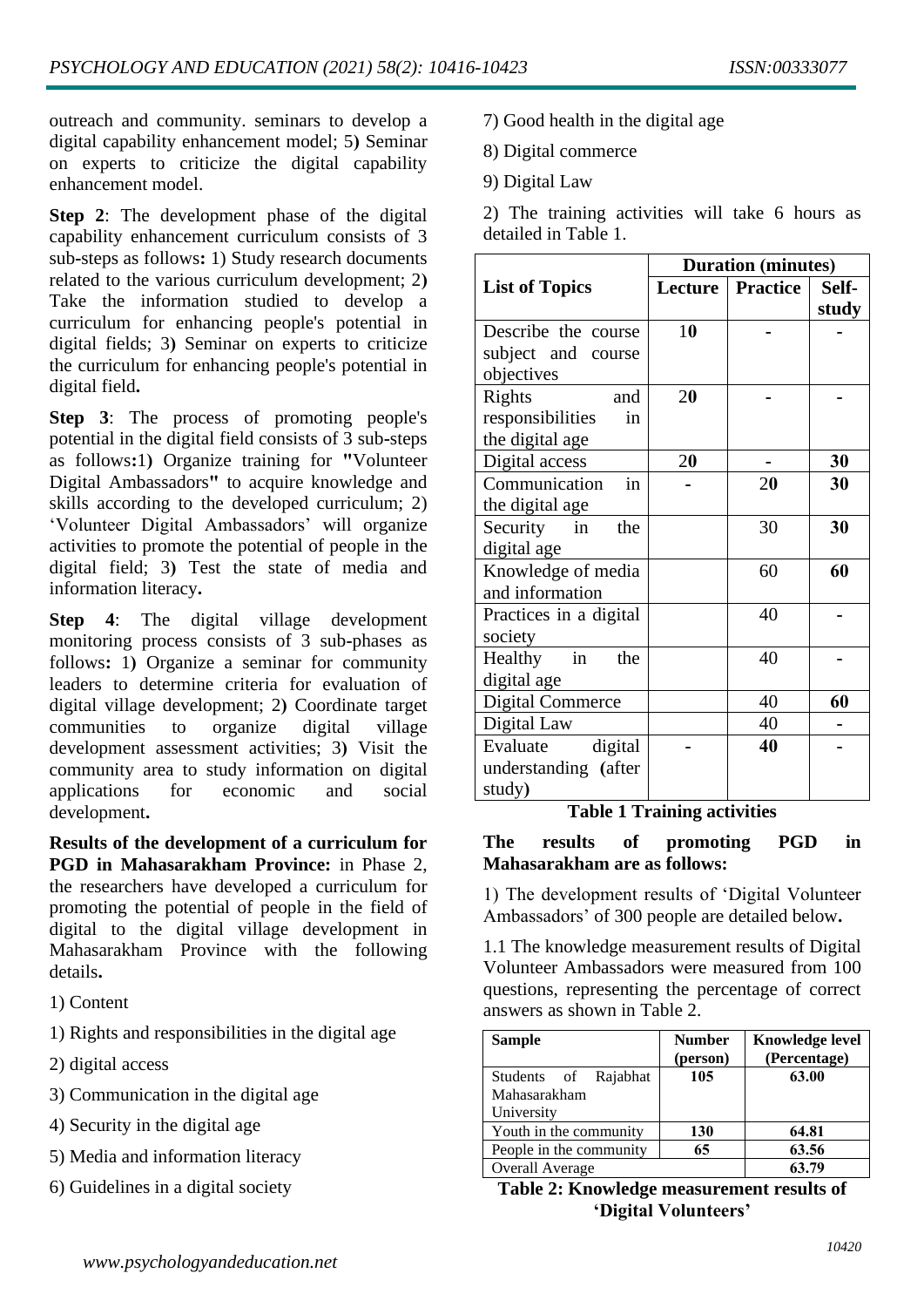1.2 The satisfaction results of the 'Digital Volunteer Ambassadors' were measured from the satisfaction questionnaires as shown in Table 3 (See Appendix).

2) The results of the potential development of 1,300 people in digital fields are detailed as follows**.** 

2**.**1 The results of the public knowledge in the digital field, measured from 35 questions and representing the percentage of correct answers, as shown in Table 4**.** 

| No.          |                 |                     | Number     | Average    |
|--------------|-----------------|---------------------|------------|------------|
|              | Sub-district    | <b>District</b>     |            | percentage |
| 1            |                 | Kantharawicha       | 100        | 61.67      |
|              | Si Suk          | 1                   |            |            |
| $\mathbf{2}$ | Nong Mek        | Na Chueak           | 100        | 66.67      |
| 3            | Don Ngua        | Borabue             | 100        | 68.34      |
| 4            | Kham Rian       | <b>Yang Sisurat</b> | 100        | 63.33      |
| 5            |                 | Phayakkhaphu        | 100        |            |
|              | Mek Dam         | m Phisai            |            | 63.33      |
| 6            | Suea Kok        | Wapi Pathum         | 100        | 70.00      |
| 7            | Tha Tum         | Mueang              | <b>100</b> | 63.33      |
| 8            | Chuen Chom      | Chuen Chom          | 100        | 66.67      |
| 9            | Nong Kung       | Kae Dam             | 100        | 68.33      |
| 10           | Nong Son        | Chiang Yuen         | <b>100</b> | 71.67      |
| 11           | Dong Bang       | Na Dun              | 100        | 60.00      |
| 12           | Wang Yao        | Kosum Phisai        | 100        | 63.34      |
| 13           | <b>Kut Rang</b> | <b>Kut Rang</b>     | 100        | 64.87      |

# **Table 4: Results of the digital knowledge measurement results of the people**

2**.**2 The results of the public satisfaction study are measured from the satisfaction questionnaire as shown in Table 5 (See Appendix).

# **Evaluation results for digital village development in Mahasarakham Province:**

1) Results of the Evaluation Criteria for Digital Village Development in Mahasarakham Province: the researchers conducted a seminar with community leaders and university scholars to jointly develop the criteria for a digital village that fit the context of the community**.** The communities in Mahasarakham Province are as follows**:** 

1**.**1 The knowledge and skills of the community from the capacity development training is more than 60**%** or more**.** 

1.2 60% or more of people have Smartphones**.** 

1.3 60% or more of people used LINE Application at least 1 hour per day**.** 

1.4 60% or more of people used Facebook at least 1 hour per day**.** 

1.5 20% or more of people used Facebook or Line as a tool to help run their own business or community enterprise groups**.** 

1.6 20**%** or more of people use online trading programs such as LAZADA or Shopee**.** 

1.7 The community has a community group line for constructive communication within the group**.** 

2) Evaluation results for digital village development in Mahasarakham Province **-** The researchers applied the 'digital village' criteria that were jointly created in 13 communities, along with collecting data according to the criteria and analyzing the results as shown in Table 6 (See Appendix)**.**

## **Discussion**

To promote the potential of digital citizens towards the development of digital villages in the area of Mahasarakham Province, it can be considered effective performance, this is because the researchers have adopted the strategy of **"**Digital Volunteer Ambassadors**"** who live in the area and have high digital knowledge skills**.** They also have the ability to provide continuous and effective assistance and advice to people in the community**.** This is consistent with the development of digital governance curriculum for Thailand in 2019[4] and the development in the United Nations (UNESCO – UN), Sustainable Development Goals**-**SDGs with 17 goals of Sustainable development which mentions that understanding digital will be one of the sub**-**goals of sustainable development, which is included in Goal 4**.**4**.**22 [7]**:** digital comprehension skills are one of the most important skills in developing a country towards sustainability and leading to careers and business competencies, the mission of the Ministry of Digital Economy and Society to develop and update the curriculum to keep up to date with the digital age in terms of rights and responsibilities, digital media access, digital communication, digital security, media and information literacy, digital social practice, digital health, digital commerce and digital law**.**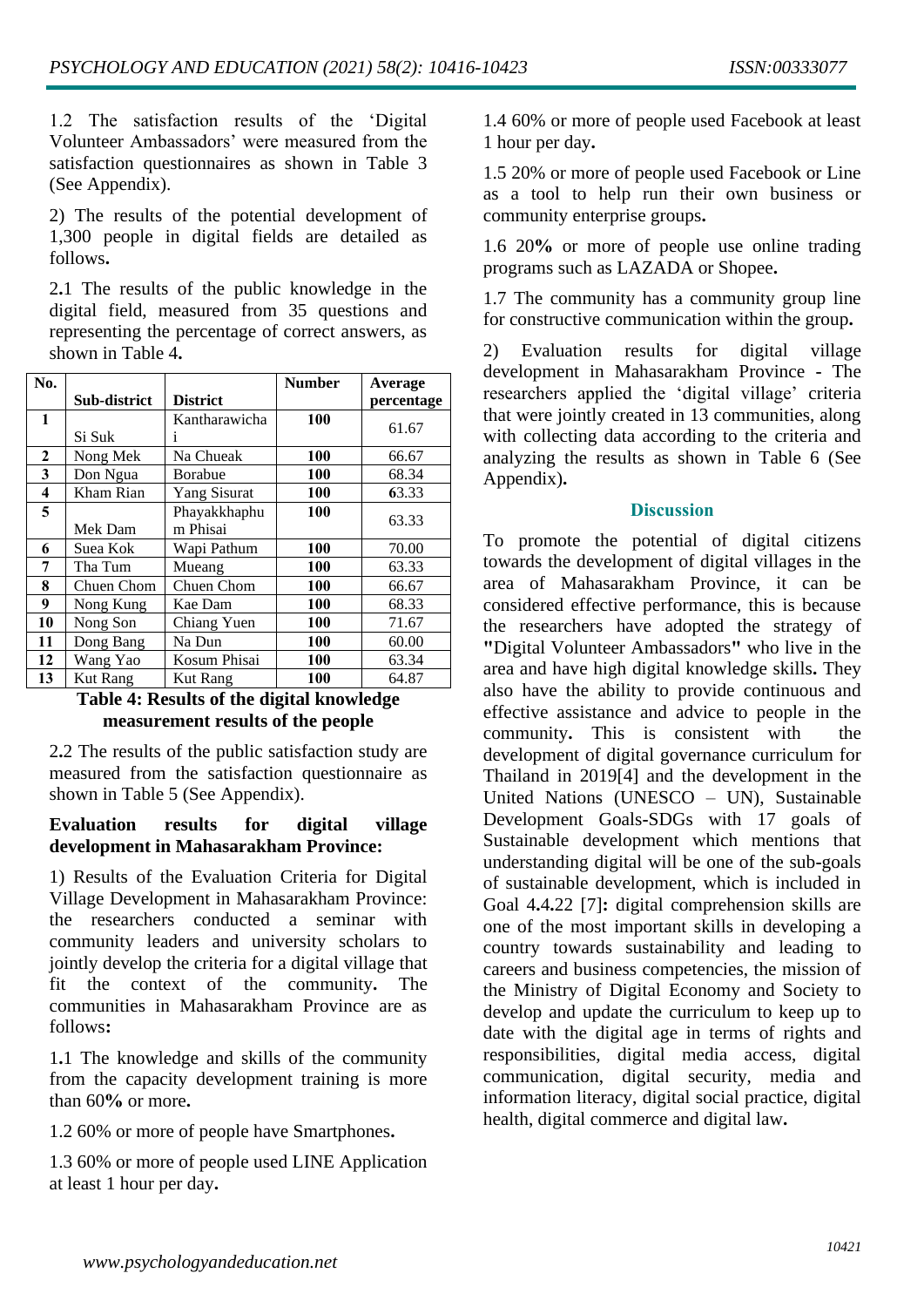## **Suggestions**

Further research should develop public knowledge and skills in digital marketing so that people can apply their knowledge and skills continuously and

## effectively in economic applications and benefit the community in terms of sustainable income enhancement**.**

#### **Appendix**

|                                                                                                                                                                                                                                                                                                                                                                                                         |                         | <b>Students</b> |                    |                         | Youth |                    |                         | <b>People</b> |                    |  |
|---------------------------------------------------------------------------------------------------------------------------------------------------------------------------------------------------------------------------------------------------------------------------------------------------------------------------------------------------------------------------------------------------------|-------------------------|-----------------|--------------------|-------------------------|-------|--------------------|-------------------------|---------------|--------------------|--|
| <b>Satisfaction</b>                                                                                                                                                                                                                                                                                                                                                                                     | $\overline{\mathrm{x}}$ | S.D.            | Interpre<br>tation | $\overline{\mathrm{x}}$ | S.D.  | Interpre<br>tation | $\overline{\mathrm{x}}$ | S.D.          | Interpre<br>tation |  |
| 1. Learning about digital rights and responsibilities will help to<br>understand digital citizens' rights and to understand responsibility online<br>in the 21st century, while being able to transfer knowledge and skills.                                                                                                                                                                            | 4.71                    | 0.46            | highest            | 4.56                    | 0.58  | highest            | 4.54                    | 0.62          | highest            |  |
| 2. Learning about digital accessibility will enable you to understand the<br>fundamental principles of data and information, and to get to know the<br>Internet and other systems, and to bring knowledge and skills to pass on.                                                                                                                                                                        | 4.64                    | 0.48            | highest            | 4.65                    | 0.48  | highest            | 4.63                    | 0.49          | highest            |  |
| 3. Learning digital communication will help to understand the key<br>principles of communication, digital communication or social media<br>communication, while bringing knowledge and skills to pass on.                                                                                                                                                                                               | 4.52                    | 0.50            | highest            | 4.48                    | 0.55  | high               | 4.52                    | 0.50          | highest            |  |
| 4. Learning digital security will provide you with a basic knowledge of<br>security from malicious people in the Internet and social networks,<br>correctly and safely, and to transfer knowledge and skills.                                                                                                                                                                                           | 4.55                    | 0.62            | highest            | 4.58                    | 0.60  | highest            | 4.56                    | 0.62          | highest            |  |
| 5. Media and information literacy will help to understand the basic<br>principles of media and media service providers, concepts of media and<br>information literacy, critical analysis, interpretation, evaluation,<br>conclusion, separation between facts and opinions, evaluating the value of<br>media and information, being aware of fake news and bringing knowledge<br>and skills to pass on. | 4.40                    | 0.49            | high               | 4.38                    | 0.49  | high               | 4.43                    | 0.50          | high               |  |
| 6. Learning digital society practices will help you to learn internet<br>etiquette, telephone etiquette in public areas, and caring for others while<br>bringing knowledge and skills to pass on.                                                                                                                                                                                                       | 4.34                    | 0.48            | high               | 4.35                    | 0.48  | high               | 4.35                    | 0.48          | high               |  |
| 7. Healthy learning in the digital age will help to recognize the dangers<br>and impacts on various aspects of health, whether it be physical health,<br>mental health, and possible diseases, while applying knowledge and skills<br>to pass on.                                                                                                                                                       | 4.60                    | 0.49            | highest            | 4.53                    | 0.52  | highest            | 4.59                    | 0.50          | highest            |  |
| 8. Learning digital commerce will help to gain a general knowledge of<br>digital commerce including definition, meaning, composition, importance,<br>characteristics, process and the model of buying-selling products in digital<br>commerce with knowledge and skills to be passed on.                                                                                                                | 4.53                    | 0.50            | highest            | 4.53                    | 0.52  | highest            | 4.54                    | 0.50          | highest            |  |
| 9. Learning digital law will help you understand the laws related to<br>intellectual property and laws related to the digital economy, while<br>applying knowledge and skills to pass on.                                                                                                                                                                                                               | 4.54                    | 0.50            | highest            | 4.52                    | 0.50  | highest            | 4.54                    | 0.50          | highest            |  |
| Overall average for each type                                                                                                                                                                                                                                                                                                                                                                           |                         | 0.50            | highest            | 4.52                    | 0.50  | highest            | 4.54                    | 0.50          | highest            |  |
| <b>Overall Average</b>                                                                                                                                                                                                                                                                                                                                                                                  |                         |                 |                    |                         |       |                    | 4.52                    | 0.51          | highest            |  |

#### **Table 3 The results of the "Digital Volunteer Ambassadors" satisfaction measurement.**

|                                                                                                                                              |                       |      | level   |
|----------------------------------------------------------------------------------------------------------------------------------------------|-----------------------|------|---------|
| <b>Satisfaction</b>                                                                                                                          | $\overline{\text{X}}$ | S.D. | Inter.  |
| 1. Learning Digital Age Rights and Responsibilities will help realize digital citizens' rights and understand responsibility online in the   | 4.58                  | 0.56 | highest |
| 21st century.                                                                                                                                |                       |      |         |
| 2. Learning digital access to understanding fundamentals of data and information, Internet systems, etc.                                     | 4.40                  | 0.49 | high    |
| 3. Learning digital communication will give you the essential principles of communication, communication in the digital age or social        | 4.50                  | 0.55 | highest |
| media communication.                                                                                                                         |                       |      |         |
| 4. Learning digital security will provide a general knowledge of the security comes from malicious people in the internet, social            | 4.59                  | 0.60 | highest |
| networking world, accurately and safely.                                                                                                     |                       |      |         |
| 5. Media and information literacy will provide you with basic principles of media and media service providers, concepts of media and         | 4.51                  | 0.50 | highest |
| information literacy, analysis, criticism, interpretation, evaluation, conclusion, distinguishing between facts and opinions and evaluating  |                       |      |         |
| the value of media and information and knowing fake news.                                                                                    |                       |      |         |
| 6. Learning digital society practices will help you to learn etiquette for using the internet and phone etiquette in public areas and caring | 4.37                  | 0.48 | high    |
| for others, while also bringing knowledge and skills to pass on.                                                                             |                       |      |         |
| 7. Digital health education will help to recognize the dangers and impacts on various aspects of health, be it physical health, mental       | 4.54                  | 0.51 | highest |
| health, and potential disease.                                                                                                               |                       |      |         |
| 8. Learning digital commerce will help to gain a general knowledge of digital commerce including, definition, meaning, composition,          | 4.55                  | 0.50 | highest |
| importance, characteristics, the process and patterns of digital commerce buying and selling.                                                |                       |      |         |
| 9. Learning digital law will help you to know the laws related to intellectual property and laws related to the digital economy.             |                       |      | highest |
| <b>Overall average</b>                                                                                                                       | 4.51                  | 0.53 | highest |

**Table 5 Results of the satisfaction study of the people who received the training**